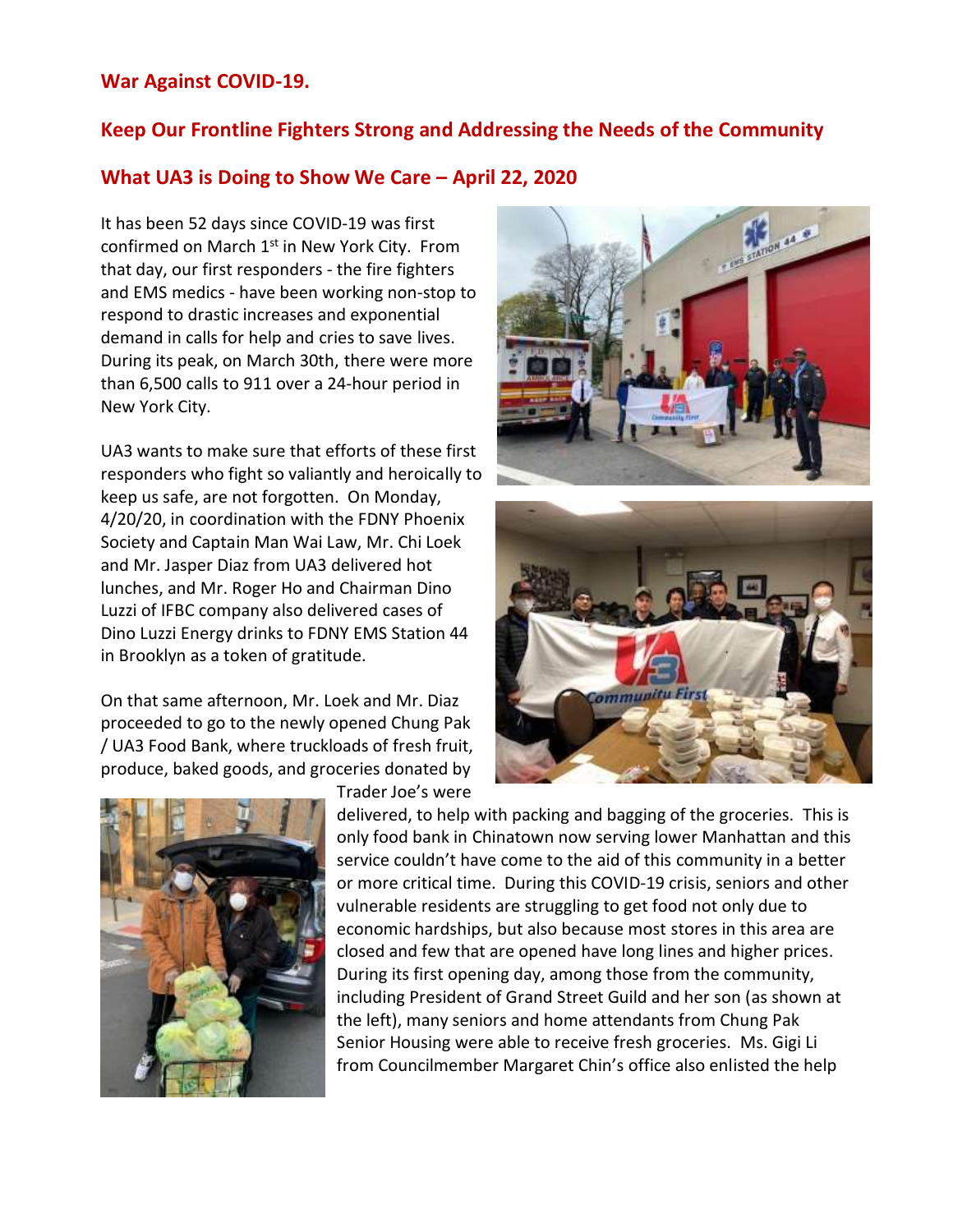

of her husband to deliver groceries to various tenement buildings on Mott and Pell Streets. Chinatown Partnership LDC also mobilized volunteers to help. In addition to bringing much needed relief, this food bank will also serve as a conduit for communication, as important helpful information including available assistance and financial aid programs will be disseminated also in Chinese - as many seniors and new immigrants from this community are not English proficient. The first task in publicizing such critical need is to include in each bag of groceries, a flyer urging inclusion and

participation in the 2020 census count. As Ms. Liz OuYang, a coordinator of New York Count 2020, who is actively seeking to ensure a fair and accurate census count, said: "Thank you Chi and UA3. You accomplished very important things today – feeding the hungry and securing basic programs to protect them for the next ten years – a very productive day indeed." She also noted that today, Chinatown Manhattan and Brooklyn's response rate on the census are low compared to other parts of the city.

The next time this food bank is scheduled to open is this Thursday, 4/23/20, where more than 500 bags of groceries are expected to be distributed to the public. To avoid long lines and social distancing problems, distribution will be coordinated through Councilwoman Margaret Chin's office where groceries will be brought to various buildings in the area for local distribution. To support this operation, the Board of UA3 has committed to hire two part-time drivers/helpers to support the transport and processing of food distribution. UA3 expects to support this effort for at least the next two months and hopes that funds raised through its GoFundMe effort will be able to offset further ongoing expenses.

In addition to its ongoing partners and collaborators, UA3 wishes to thank all who had generously donated through the UA3 Charity-GoFundMe site, as well as to thank and acknowledge the following donors: Trader Joe's; IFBC Company for Dino Luzzi Energy Drinks; iFresh, Inc. for grocery bags; Sherman Eng, President of Chung Pak for 2000 surgical masks, sanitizers and alcohol sprays; and to Andrew Yuk Sing Yu for N95 masks and goggles. UA3 also would like to thank Pastor William Jones and volunteers from Manor Community Church; Wellington Chen, from Chinatown Partnership LDC, and volunteers from Chung Pak. Further, a big shout-out to Don Hong, Chi Loek and Jasper Diaz who have been working extremely hard at all fronts to enlist support and to personally making it all happen.

UA3, a not-for-profit 501(C)(3) organization, whose mission is to serve the community, is honored to be able to join forces with many caring New Yorkers and organizations to contribute in any way possible to support our frontline fighters and now with new partnerships, to also bring food and assistance to the underserved in the community.